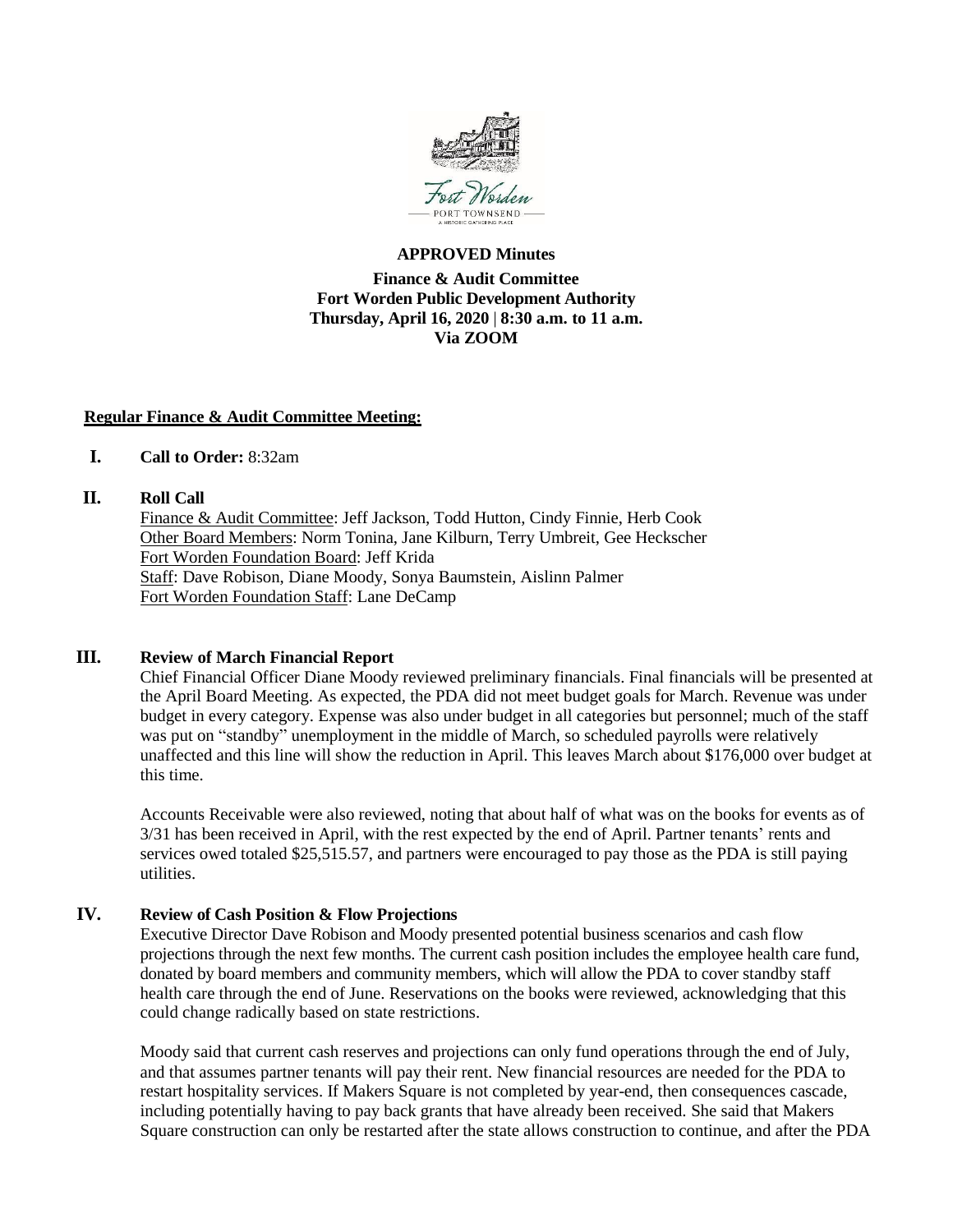payments to contractors on the project are current.

Additional liabilities include an employee vacation compensation payout of \$89,000, and the refundable advanced deposit balance is \$226,000. The timing on when these are refunded is not set in the contracts. If the PDA remains closed, more deposits may need to be refunded, per contracted policies.

Reopening scenarios were reviewed, noting the best-case scenario is to reopen July 1, with the first stage taking at least two weeks to prepare the Fort for guests to return. New regulations, particularly in food service, may make this timeline untenable. Glamping was discussed as a potential for greater revenue in the scenario, while acknowledging risks around launching a new program without sufficient resources. It was noted that when the PDA initially started, there was a mobilization fund, which doesn't exist at this time. The alternative scenario is to reopen hospitality services in September or later. The longer the delay, the more difficult it will be to re-engage standby staff who are already trained in their positions. The funds required to start up in September vs July will be about twice as much given the loss of revenue during the summer months. This scenario would still require Makers Square and Glamping to resume when State Parks reopen, potentially mid-June.

Staff stressed that in both reviewed scenarios, the PDA will need cash infusions in July and September to continue operating. Business on the books projections include assumptions that fewer groups will be allowed to happen, so leisure is the focus, with limited food revenue from restaurants and no catering. Projections are based on a 25-30% range for occupancy over the summer, and this includes dorm rooms, which weren't counted in previous tracking of occupancy rates.

Capital Project cash flow projections were reviewed for Makers Square and Glamping. Makers Square funding has been secured, but most of it is reimbursable.

#### **V. Business on the Books and Cancellation Update**

Sales and Marketing Director Cody Griffith spoke about their departmental focus on keeping business that is booked by moving it, rather than canceling it. She noted the majority of leisure bookings have an advanced deposit, and they have been able to relocate 83% of those bookings. So far, 36% of those eligible for refunds have been refunded.

#### **VI. Recovery Plan**

Robison and consultant David Timmons talked through their strategy for working on the PDA's Recovery Plan, citing next steps of a deeper assessment of the reopening scenarios to be brought back to the Board. City, County, State Parks, and Partners will all be engaged in this strategy. Timmons stressed there should be a two- to three-year timeframe for full recovery, and that a new model and unified strategy will be key, which will be the focus for the next three months. Timmons also reviewed some federal/disaster funding options that will be pursued.

#### **VII. 2018 and 2019 Annual Filing to Auditor**

Moody presented an issue raised by the auditors, who tasked the PDA with determining whether the Fort Worden Foundation is a "component part" of PDA, and if so what type? If a component, then the Foundation needs to be included in annual filings. Foundation Board President Herb Cook responded that the Foundation board has met and is determining whether to do full audit or review for 2019, and determined they will not be going back to audit or review 2018.

Diane stated that means the PDA will likely receive a finding for not including the Foundation in the 2018 audit. The 2019 filing deadline is May  $25<sup>th</sup>$ , and the PDA will likely face another finding if the Foundation is not included for 2019. Foundation employee Lane DeCamp stated that the Foundation planned to file for an automatic six-month extension on filing their 990, and that they have engaged a new firm to handle both the 2019 990 and the 2020 audit, but have no plans to do a 2019 audit at this time.